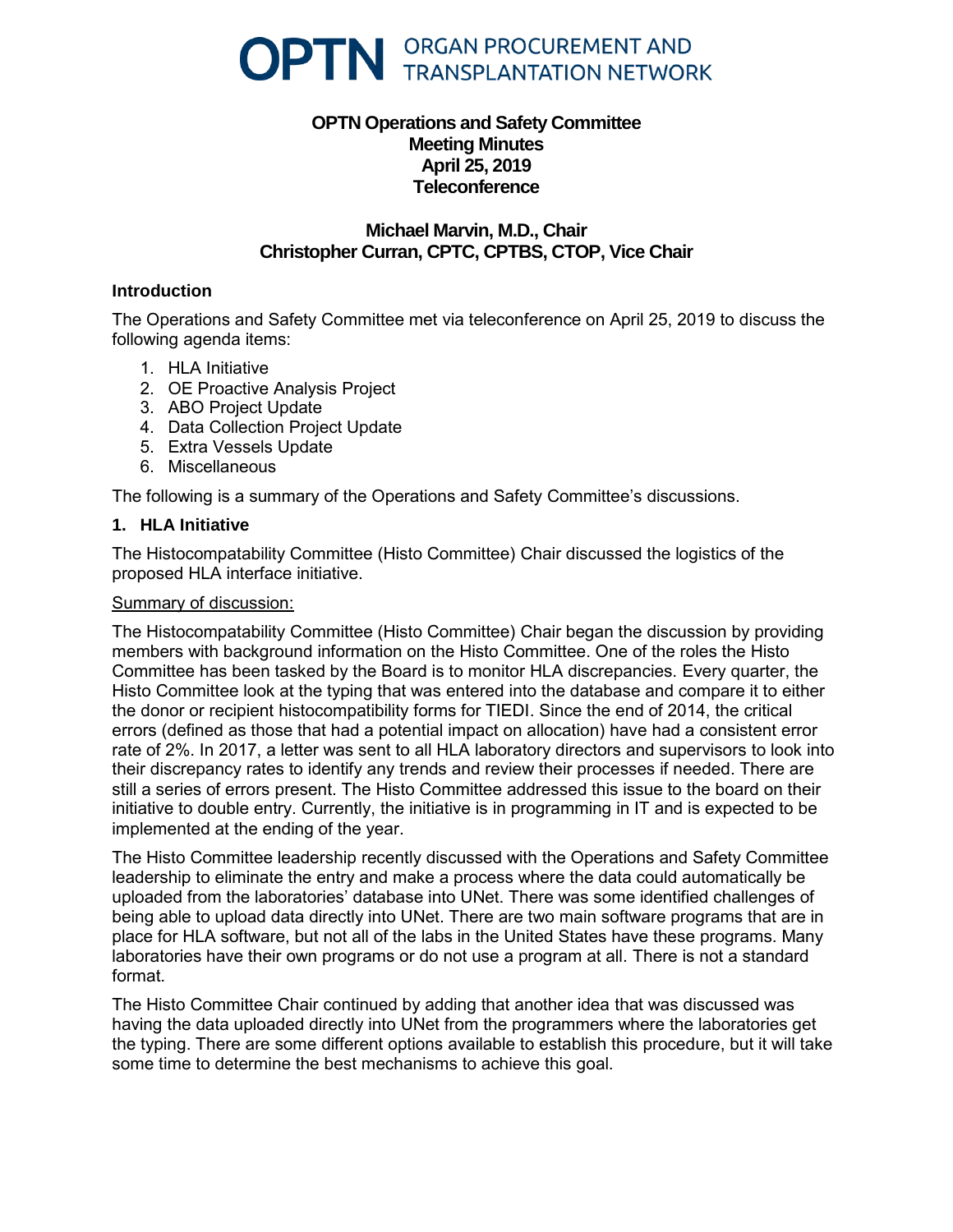The Vice Chair asked that when talking about critical errors that impact match runs, how many are are attributed to administrative vs. discrepant typing between two labs. The Histo Committee Chair stated that there is probably 50% entry errors or clerical types of errors but it is almost impossible to determine. In the majority of the cases observed, there was indication that the member went back in and made another match run, demonstrating the potential to impact allocation.

The Vice Chair continued by asking what the error rate of entry of candidate HLA. The Histo Committee Chair stated that this information was unknown. It is mandated to have double checks of HLA typing. Evey laboratory is required to go in and double check HLA entry of their candidates at some point in time.

A member asked if the administrative errors were from HLA or OPO staff. The Histo Committee Chair replied that 70% of the errors were made by the HLA laboratory. The member continued by asking if there was a way of interfacing programs directly into the system, would this remove any review from directors? The Histo Committee Chair stated that for some programs, a double verification system is required for electronic transfer data. If the data is directly downloaded from a program and it gives an allele level typing, this would have to be entered into UNet to change this information to an equivalent. There may be another layer of changing and double entry in that respect. The Histo Commttee Chair commented that it may be better to go from the software program, where the data has already been verified, and then directly upload this information into UNet. The Histo Committee Chair reiterated that there are some laboratories that do not have software, but there could be a standard format (such as Excel) that could be utilized and then upload into UNet.

Another member asked that when looking at the errors, did the Histo Committee have any concerns with the virtual crossmatches? The Histo Committee Chair stated that there was no way of knowing which laboratories are performing virtual crossmatches or when virtual crossmatches have been performed. UNOS does not capture this data.

The Vice Chair asked how the new policy that is currently being programmed will impact the Operations and Safety Committee's proposed HLA initiative. The Histo Committee Chair stated that the new policy would have an impact for clerical errors that are being made. It will not take care of the interpretive types of discrepancies.

The Vice Chair continued by asking if there was an HLA specific allele that tends to be more problematic. The Histo Committee Chair stated that when looking at allele level errors, most problematic cases are associated with parents and splits. Education is provided in response to these errors. All of the results that are reviewed are blinded so it is unclear which laboratories are making the errors. There may need to be more education for those types of errors.

The Vice Chair summarized the Committee's plan to gather stakeholders to develop a subcommittee and work on a project plan to submit to the Policy Oversight Committee (POC). The key is to develop requirements that any member can meet by still meeting the goal of data being electronically entered.

There were no further comments or questions.

# **2. OE Proactive Analysis Project**

UNOS staff reviewed and discussed the Organizational Excellence (OE) Proactive Analysis project and the Committee's role.

Summary of discussion: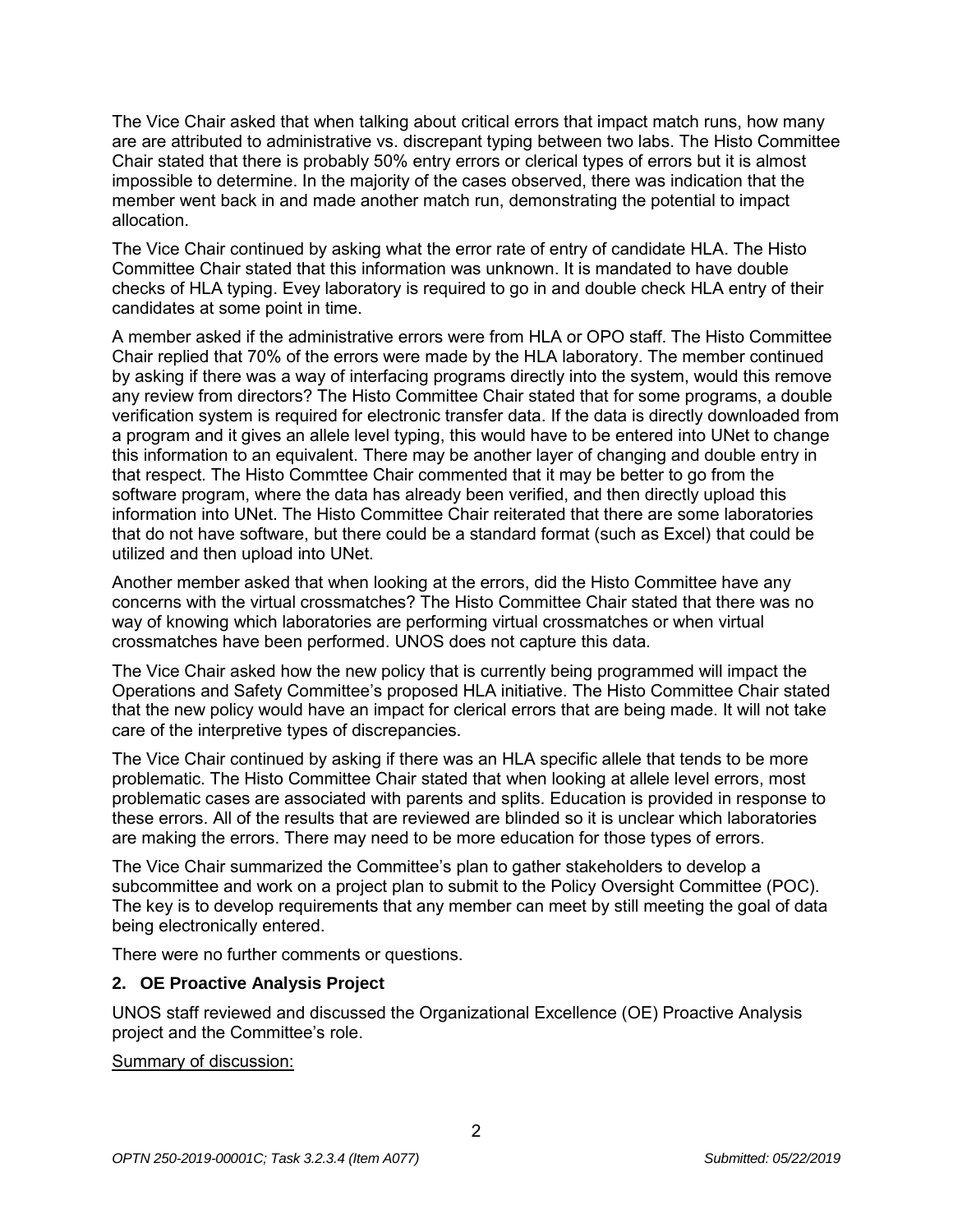UNOS staff provided members with an overview of the Organizational Excellence (OE) Proactive Analysis project. UNOS staff recently presented the project proposal during the Committee's in-person meeting. The goal of the project is to help the Committee identify potential failure modes and determine how to potentially address performance action plans to prevent the failure modes from happening. The project emphasis on a more proactive process as opposed to a reactive process. UNOS staff have worked internally to identify a proactive safety analysis process and provided Committee leadership with a letter including a one page summary of the project to review and send to the Committee.

The Vice Chair comfirmed that the recruitment letter had been received but had not been sent out yet. The Committee plan to provide UNOS staff with feedback in response to the letter. The Vice Chair asked if the recruitment pertained to Committee members or quality staff to engage in the process. UNOS staff clarified that the recruitment would involved both Committee members as well as members of their quality staff at their facilities who they identify.

UNOS staff summarized the content of the letter which is asking members to join one of two subcommittees that are going to look at two areas the Committee has identified as focal points for this process: recovery practices and waitlist management. There was a work plan put together for the two processes which will work consecutively for a span of nine weeks. There is a time commitment of 12 hours which will be a combination of five meetings totaling 8 hours and four hours of offline work. The offline work would allow members the opportunity to review the work that has been done and provide feedback to the rest of the Committee to push the process forward.

UNOS staff continued by providing members with an estimated timeline for the project:

- May 27 August 2: First analysis
- August  $5 -$  August 9: Internal review
- August 12 October 4: Second iteration of project
- October 24: UNOS staff will present project results during Committee in-person meeting

UNOS staff continued by explaining to members that the intended goal was to have about 10-12 members serve in each subcommittee.

The Vice Chair asked if members would be able to include subject matter experts (SMEs) who are not a part of the committee but would be valuable to the processes of the project. UNOS staff stated that the decision would be at the discretion of the Committee members. The OE team's role is to help facilitate the process. In terms of the content, failure modes, and identifying opportunities for action would be coming from the members of the Committee.

There were no further comments or questions.

# Next Steps:

- Committee leadership will send the recruitment letter to members.
- Members will provide feedback and identify additional recruits for the project.

# **3. ABO Project Update**

The Vice Chair provided an update on the Committee's current ABO project.

# Summary of discussion:

The Vice Chair provided an update on the Committee's current ABO project. The workgroup is still educating themselves on the issues surrounding the project. One of the blood bank SME's that has been recruited for the workgroup will give a presentation on the various ABO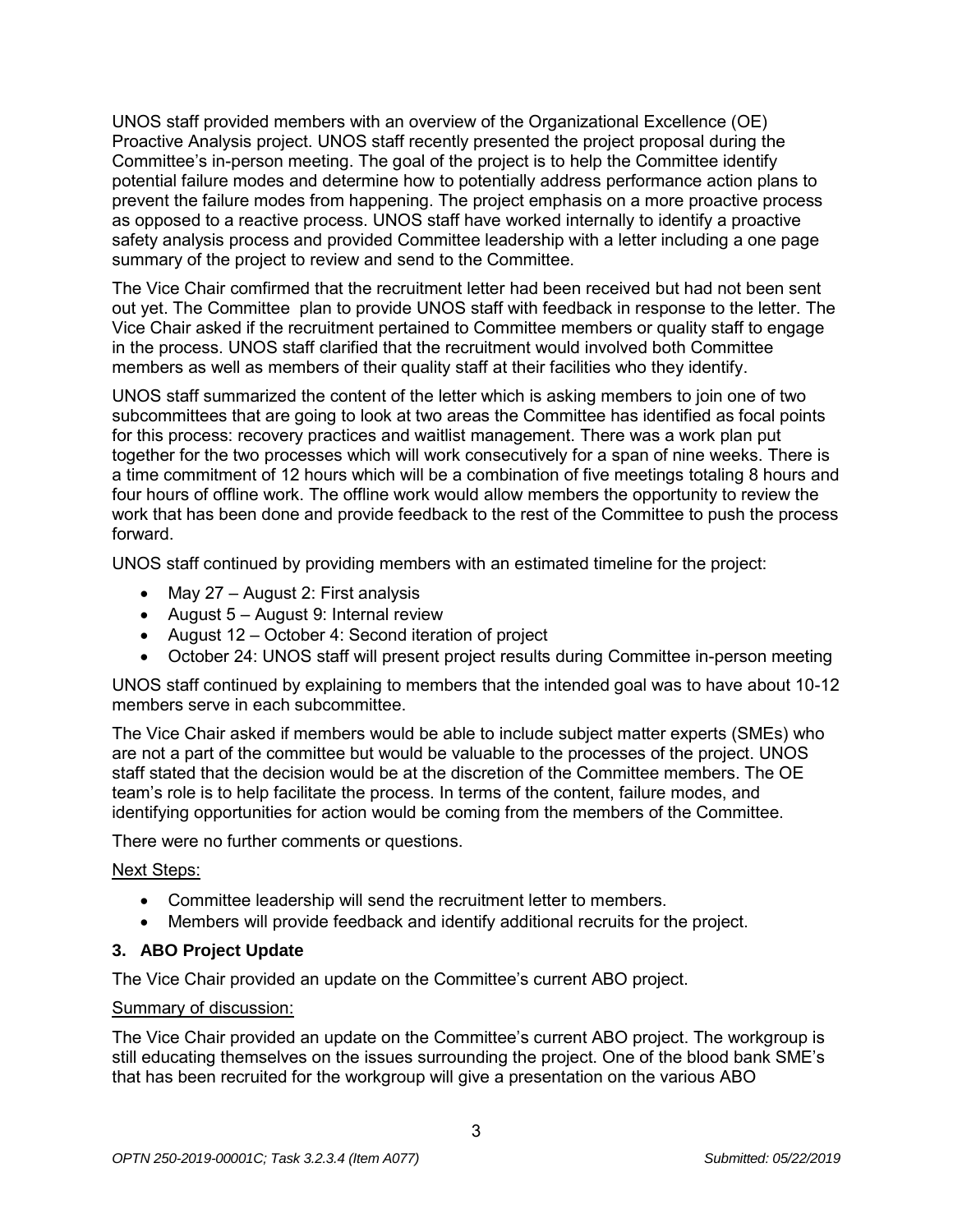technologies that are available for circumstances where donor ABO is either in question or alternative methods are needed. The workgroup will also look further into donor transfusion.

The Committee will begin to update the ABO project form for resubmission to the POC.

There were no further comments of questions.

## **4. Data Collection Project Update**

UNOS staff provided an update on the Committee's proposed data collection project.

### Summary of discussion:

UNOS staff began by providing some background information on the Committee's proposed data collection project. During the Committee's in-person meeting, it was discussed that during the public comment cycle, there was a feedback question regarding data collection for modes of transportation and logistical impacts of broader distribution. There was initially some confusion on whether DAC was working on a similar project. After an internal meeting, it was determined that DAC was not working on a similar project and the Committee was told to move forward with the proposed project.

UNOS staff has worked with Committee leadership to complete the project form for the proposed project which was submitted to POC staff for review. Committee leadership has also worked with UNOS staff to draft a letter to send to organ specific committees, the Data Advisory Committee (DAC) and Transplant Advisory Committee (TAC) to see if they had any recommendations for inclusion in the project form.

The POC will vote on the project form during their in-person meeting in May. The public comment proposal will then be completed for submission in late June.

There were no further comments or questions.

# **5. Extra Vessels Update**

UNOS staff provided the Committee with an update on the Extra Vessels project.

### Summary of discussion:

UNOS staff provided the Committee with an update on the Extra Vessels project. The development of the project is well underway with an expectation of a late summer release for the first phase. There are some changes included in this process before implementation. There will be various forms of communications and educational efforts within the next few months in the forms of e-newsletters, tech news, and e-mail blasts in an effort to reach out to all users.

The first set of changes that members are familiar with is the removal of the unknown result option from the PHS increased risk question in DonorNet and TIEDI. This is important because if users have unknown results for infectious disease tests at the time of a match run, it can potentially impact the match run. Members will be instructed to stop using unknown result options.

There will also be instruction on what to select in different scenarios. For instance, if the coordinator is unfamiliar if the infectious disease test has been run or not, they are selecting "unknown" when it actually should be pending. If the infectious disease test has been run but the results are not back yet, members are being instructed to list it as pending and not unknown. If coordinators are unsure if a test is run, they should be marking it as "not done". If the results are inconclusive, the coordinator should mark the test as "indeterminate". These should ensure that the match run is not impacted.